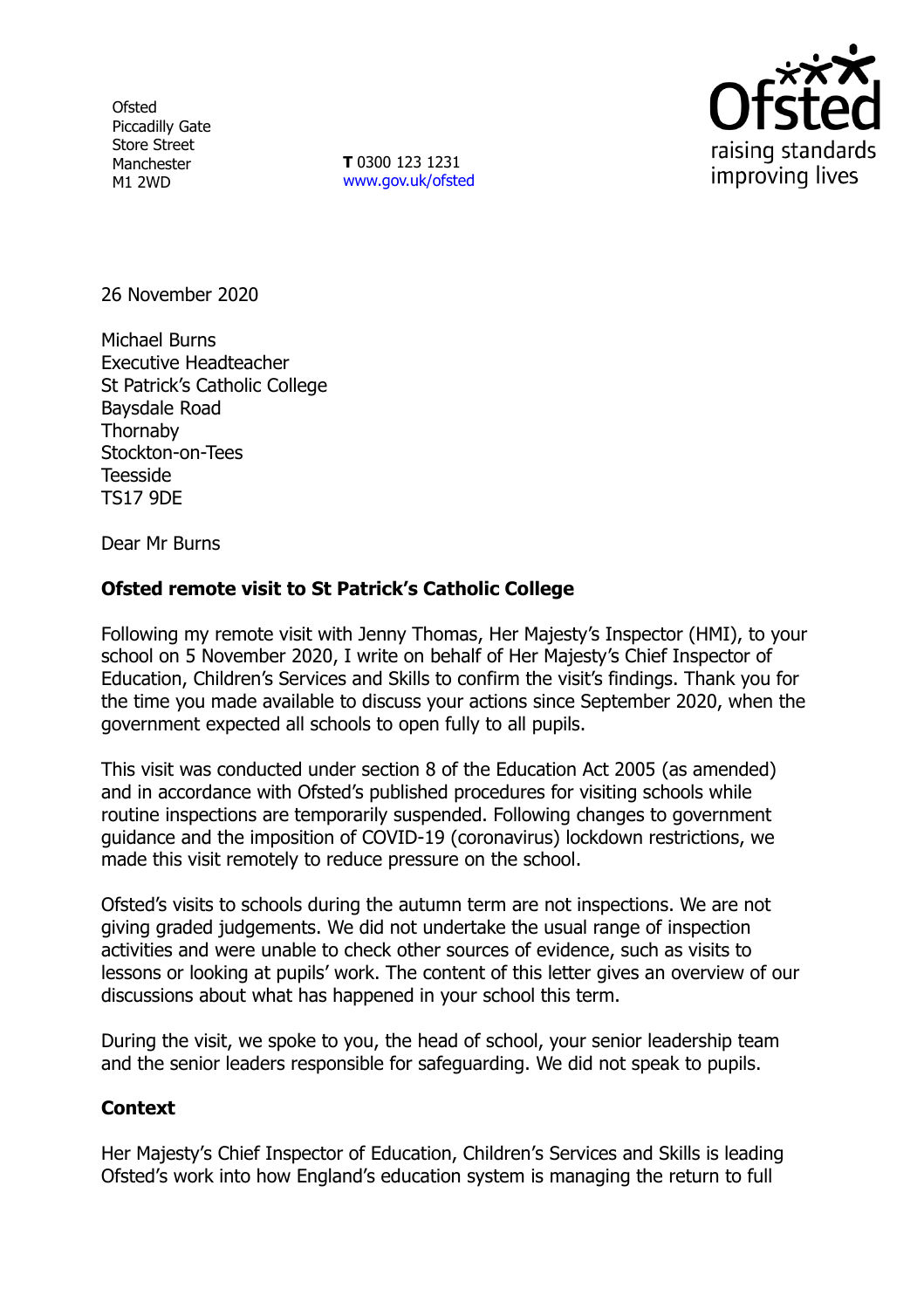

education for pupils, following an extended break in formal schooling due to the COVID-19 pandemic.

In undertaking this focused work, HMI are visiting a broad range of schools. HMI will visit a sample of:

- approximately 1,200 schools across all Ofsted grades (outstanding, good, requires improvement and inadequate)
- maintained schools, academies and free schools, special schools and centres of alternative provision, including those in cities, and coastal, town or rural communities.

The information from this visit will feed into Ofsted's national reporting so that the insights can be shared with the government and the education sector. We did not find any significant concerns during the visit. In such a case, an inspection report would be published on our website and available to parents and carers.

We did not consider your response to COVID-19 during the spring and summer terms 2020, when the school was not open to all pupils.

## **From this visit, inspectors noted that:**

- St Patrick's Catholic College opened fully to all pupils on 4 September 2020. Pupils attended gradually during the first week. All pupils are expected to attend full time.
- Pupils' attendance is broadly in line with the usual attendance for this time of year. During this remote visit a Year 9 'bubble' was isolating at home due to Covid-19.
- Pupils are studying their usual range of subjects. Leaders have adjusted curriculum content in some subjects so that pupils can revisit learning that they missed in the summer term. Leaders aim to return to the usual curriculum in all subjects by the summer term 2021.
- Leaders say that since opening the school to all pupils, they have made checks in all subjects to identify any missed learning. Pupils have time in lessons to study the subject content that they need to revisit. Some pupils receive extra catch-up sessions where they return to the basic skills in English and mathematics that they may have missed or forgotten.
- For pupils in Years 7 to 9, you have prioritised catch-up programmes in a range of subjects to tackle any gaps in pupils' knowledge due to missed learning during Covid-19 restrictions.
- In Years 10 and 11, pupils are continuing to study for their usual examination subjects. Leaders told us that they have adapted curriculum plans in line with Ofqual's decisions about assessment for GCSE examinations.